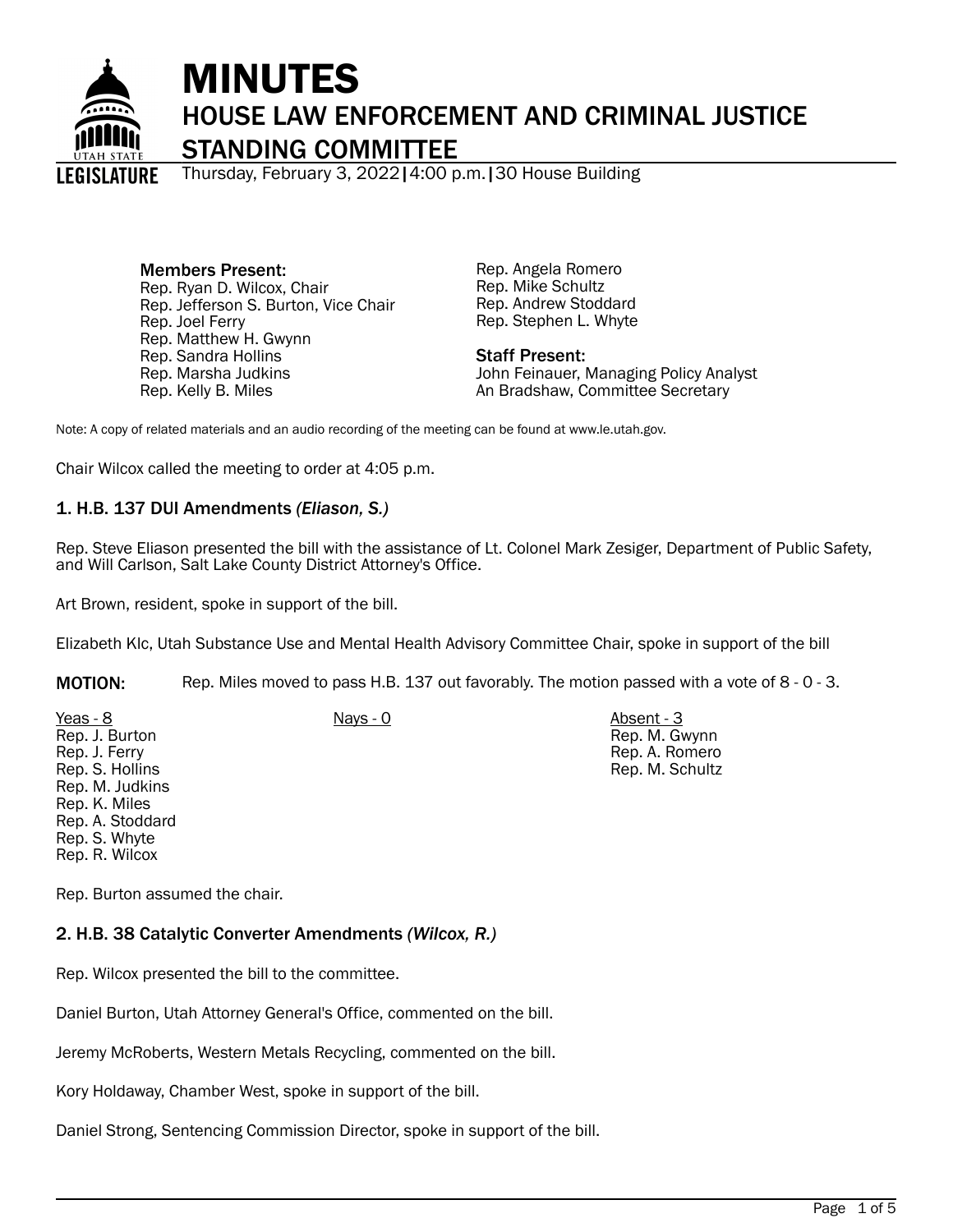Wayne Jones, Used Car Dealers of Utah, spoke in support of the bill.

Mark Lewon, Utah Metal Works, spoke in support of the bill with reservations.

Nolan Acree, student, spoke in support of the bill.

Dirk Burton, West Jordan Mayor, spoke in support of the bill.

**MOTION:** Rep. Romero moved to replace H.B. 38 with 1st Substitute H.B. 38. The motion passed with a vote of 9 - 0 - 2.

Yeas - 9 Nays - 0 Absent - 2 Rep. J. Burton Rep. J. Ferry Rep. M. Gwynn Rep. S. Hollins Rep. M. Judkins Rep. K. Miles Rep. A. Romero Rep. A. Stoddard Rep. R. Wilcox Rep. M. Schultz Rep. S. Whyte **MOTION:** Rep. Judkins moved to pass 1st Substitute H.B. 38 out favorably. The motion passed with a vote of  $9 - 0 - 2$ .

Yeas - 9 Nays - 0 Absent - 2 Rep. J. Burton Rep. J. Ferry Rep. M. Gwynn Rep. S. Hollins Rep. M. Judkins Rep. K. Miles Rep. A. Romero Rep. A. Stoddard Rep. R. Wilcox

Rep. M. Schultz Rep. S. Whyte

Rep. Wilcox resumed the chair.

MOTION: Rep. Stoddard moved to approve the minutes of January 31, 2022. The motion passed with a vote of 10 - 0 - 1.

| Yeas - 10        | Nays - 0 | Absent - 1    |
|------------------|----------|---------------|
| Rep. J. Burton   |          | Rep. S. Whyte |
| Rep. J. Ferry    |          |               |
| Rep. M. Gwynn    |          |               |
| Rep. S. Hollins  |          |               |
| Rep. M. Judkins  |          |               |
| Rep. K. Miles    |          |               |
| Rep. A. Romero   |          |               |
| Rep. M. Schultz  |          |               |
| Rep. A. Stoddard |          |               |
| Rep. R. Wilcox   |          |               |

#### 3. H.B. 138 Juvenile Justice Modifications *(Judkins, M.)*

Rep. Judkins presented the bill with the assistance of Brett Peterson, Division of Juvenile Justice Services Director.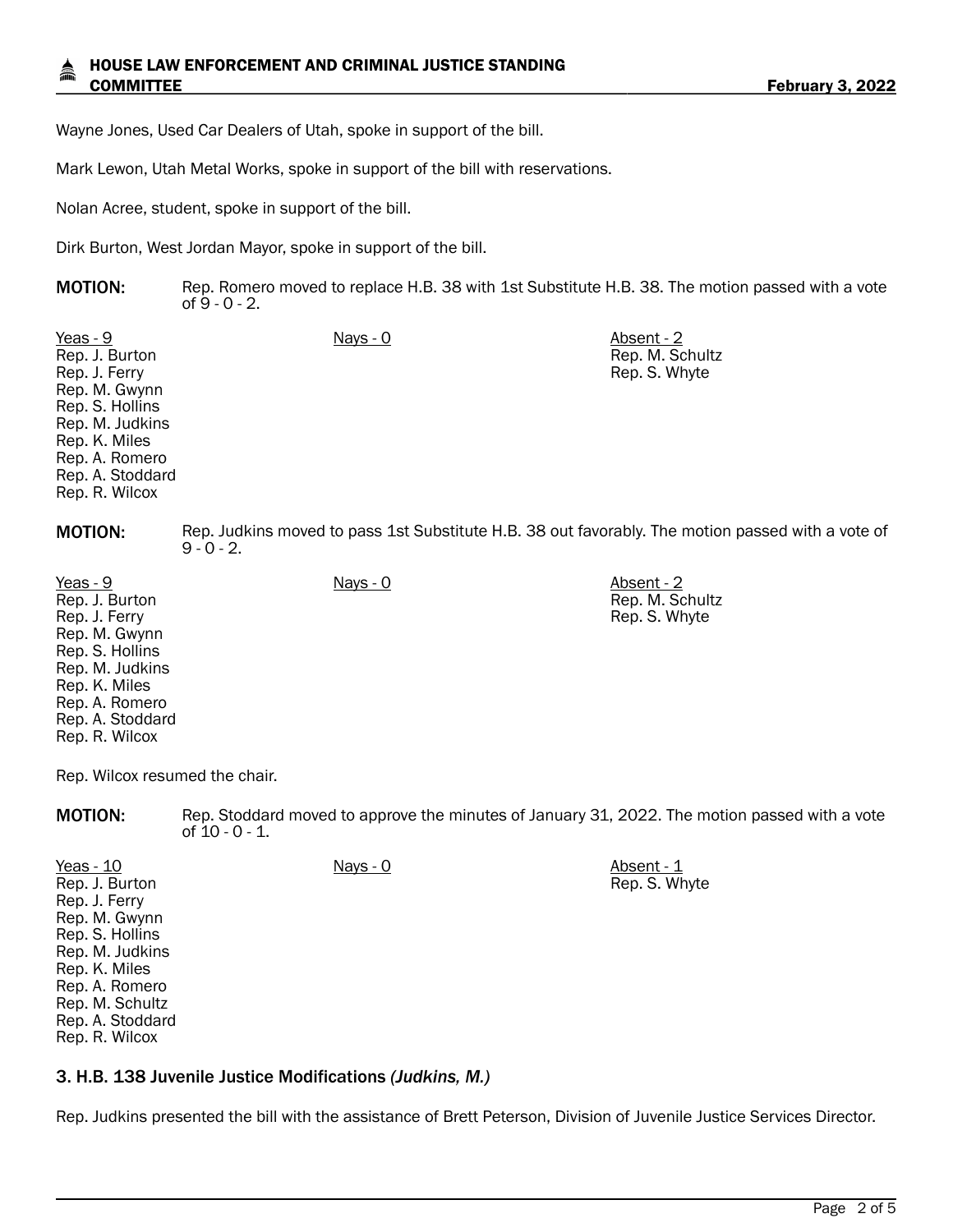Daniel Strong, Sentencing Commission Director, spoke in support of the bill.

Pamela Vickrey, Utah Juvenile Defender Attorneys, spoke in support of the bill.

Brian Nielson, Department of Corrections Executive Director, spoke in support of the bill.

Kayley Richards, Commission on Criminal and Juvenile Justice, Juvenile Justice Specialist, spoke in support of the bill.

MOTION: Rep. Gwynn moved to pass H.B. 138 out favorably. The motion passed with a vote of 10 - 0 - 1.

Yeas - 10 Nays - 0 Nays - 0 Absent - 1 Rep. J. Burton Rep. J. Ferry Rep. M. Gwynn Rep. S. Hollins Rep. M. Judkins Rep. K. Miles Rep. A. Romero Rep. M. Schultz Rep. A. Stoddard Rep. R. Wilcox Rep. S. Whyte

Rep. Burton assumed the chair.

#### 4. H.B. 171 Custodial Interrogation Amendments *(Wilcox, R.)*

#### [Support for HB171](https://le.utah.gov/interim/2022/pdf/00001512.pdf)

Rep. Wilcox presented the bill to the committee with the assistance of Pamela Vickrey, and Martin Tankleff, who was wrongly convicted as a juvenile and later exonerated after serving over 17 years in prison.

Erin Preston, Women's State Legislative Counsel and education attorney, spoke in support of the bill.

Jensie Anderson, Rocky Mountain Innocence Center, spoke in support of the bill.

Ken Wallentine, Utah Chiefs of Police Association, spoke in support of the bill.

Jeff Buhman, Statewide Association of Prosecutors, spoke in support of the bill.

Tom Ross, Commission on Criminal and Juvenile Justice Executive Director, spoke in support of the bill.

Dave Thompson, Certified Forensic Interviewer with Wicklander-Zulawski and Associates, spoke in support of the bill.

Laura Nirider, Center of Wrongful Convictions at Northwestern University Pritzker School of Law, spoke in support of the bill.

Daniel Strong spoke in support of the bill.

Lyla Mahmoud, ACLU, spoke in support of the bill.

Kayley Richards spoke in support of the bill.

Leah Hansen, resident, spoke in opposition to the bill.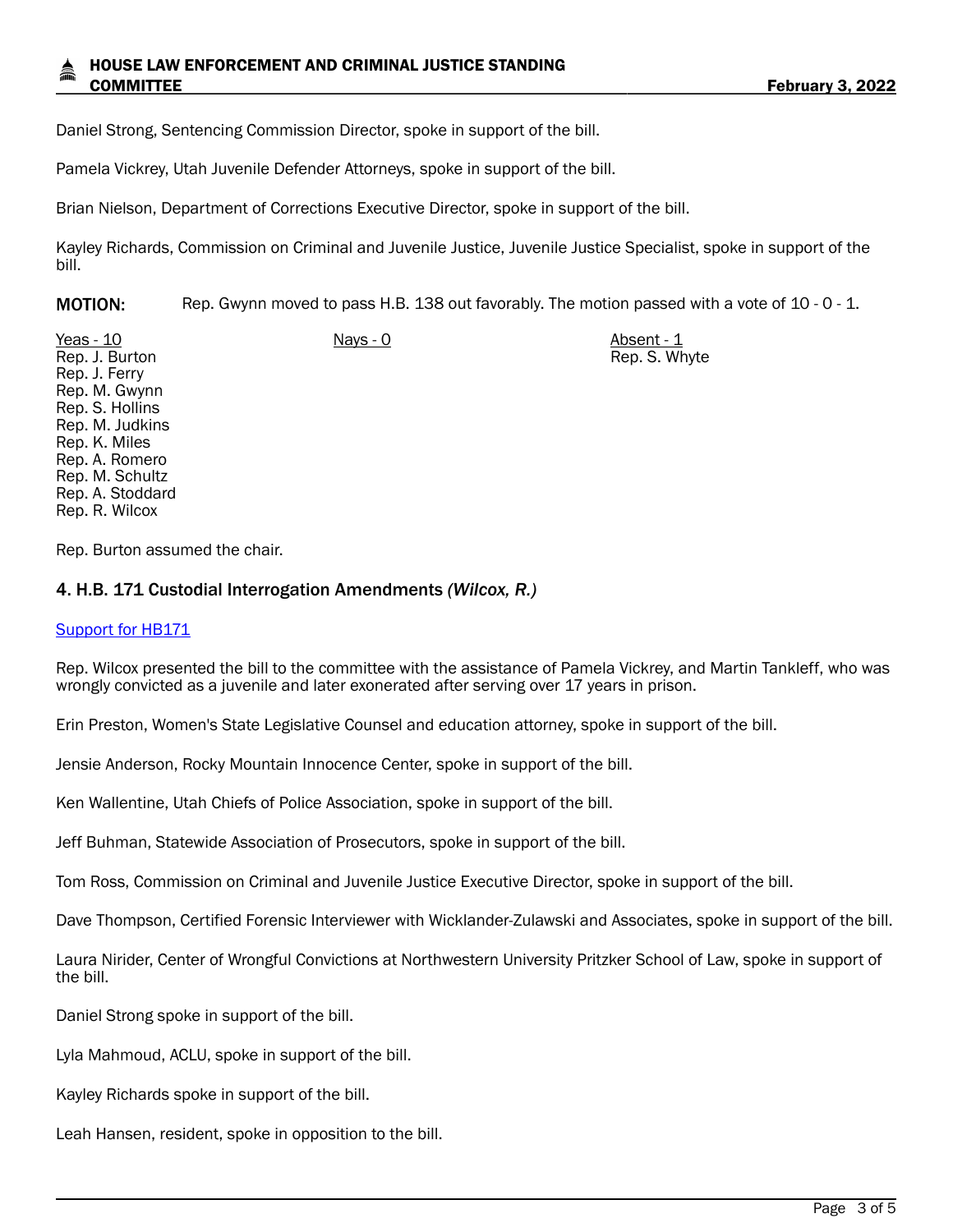#### HOUSE LAW ENFORCEMENT AND CRIMINAL JUSTICE STANDING COMMITTEE **February 3, 2022**

MOTION: Rep. Miles moved to replace H.B. 171 with 1st Substitute H.B. 171. The motion passed with a vote of 9 - 0 - 2.

> Rep. J. Ferry Rep. S. Whyte

| Yeas - 9<br>Rep. J. Burton<br>Rep. M. Gwynn<br>Rep. S. Hollins<br>Rep. M. Judkins<br>Rep. K. Miles<br>Rep. A. Romero<br>Rep. M. Schultz<br>Rep. A. Stoddard<br>Rep. R. Wilcox | Nays - 0                                                                                                          | Absent - 2<br>Rep. J. Ferry<br>Rep. S. Whyte |  |
|-------------------------------------------------------------------------------------------------------------------------------------------------------------------------------|-------------------------------------------------------------------------------------------------------------------|----------------------------------------------|--|
| <b>MOTION:</b>                                                                                                                                                                | Rep. Gwynn moved to pass 1st Substitute H.B. 171 out favorably. The motion passed with a vote of<br>$9 - 0 - 2$ . |                                              |  |

Yeas - 9 Nays - 0 Absent - 2 Rep. J. Burton Rep. M. Gwynn Rep. S. Hollins Rep. M. Judkins Rep. K. Miles Rep. A. Romero Rep. M. Schultz Rep. A. Stoddard Rep. R. Wilcox

Rep. Wilcox resumed the chair.

#### 5. H.B. 207 Inmate Treatment Amendments (*Watkins, C.*)

Rep. Christine Watkins presented the bill to the committee.

Chad Jensen, Utah Sheriffs' Association, spoke in opposition to the bill.

Rebecca Brown, Valley Behavioral Health, commented on the bill.

**MOTION:** Rep. Judkins moved to hold H.B. 207. The motion passed with a vote of 8 - 0 - 3.

| $Yeas - 8$<br>Rep. J. Burton<br>Rep. S. Hollins<br>Rep. M. Judkins<br>Rep. K. Miles<br>Rep. A. Romero<br>Rep. M. Schultz<br>Rep. A. Stoddard | Nays - 0 | Absent - 3<br>Rep. J. Ferry<br>Rep. M. Gwynn<br>Rep. S. Whyte |
|----------------------------------------------------------------------------------------------------------------------------------------------|----------|---------------------------------------------------------------|
| Rep. R. Wilcox                                                                                                                               |          |                                                               |

MOTION: Rep. Burton moved to adjourn. The motion passed with a vote of 8 - 0 - 3.